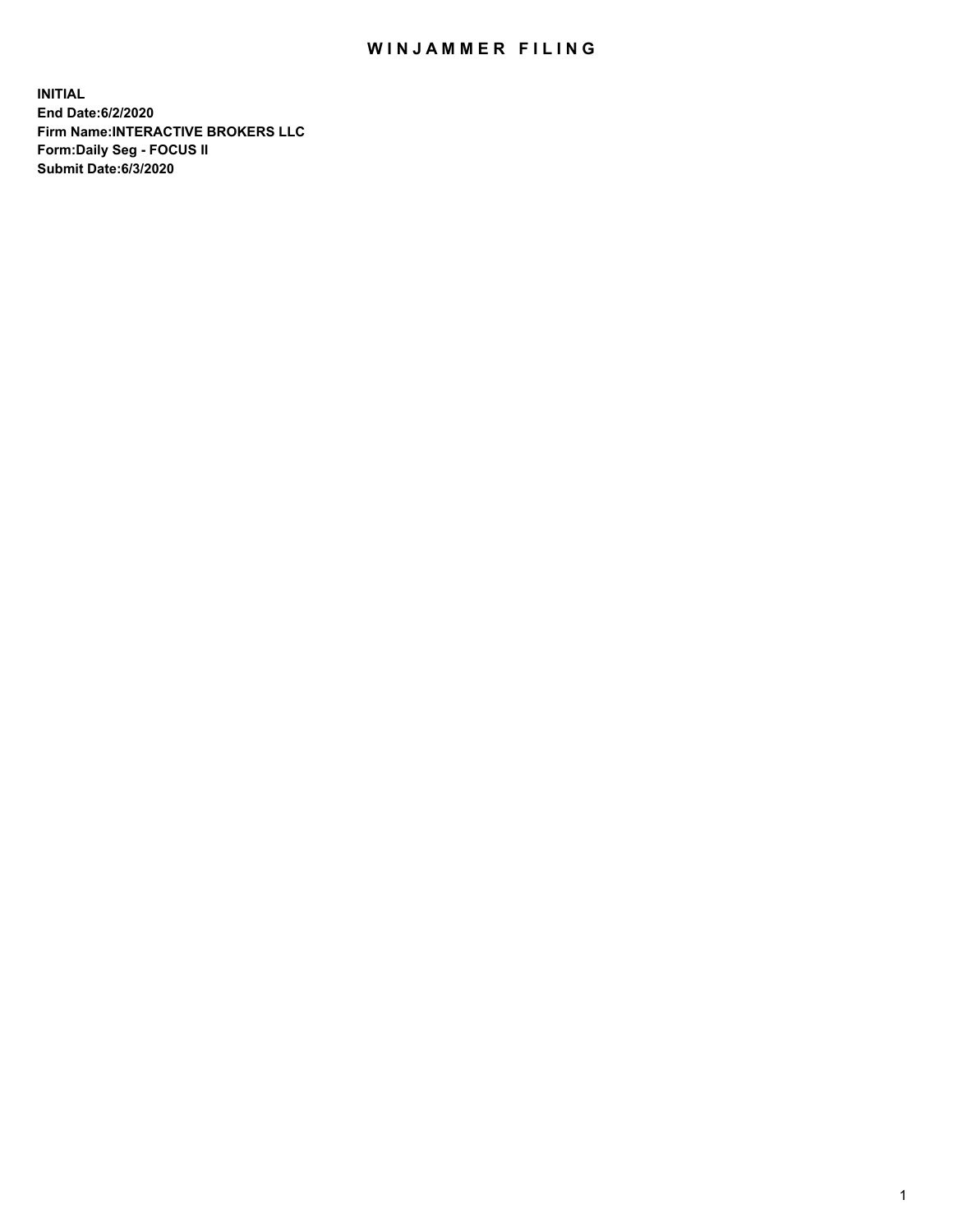**INITIAL End Date:6/2/2020 Firm Name:INTERACTIVE BROKERS LLC Form:Daily Seg - FOCUS II Submit Date:6/3/2020 Daily Segregation - Cover Page**

| Name of Company                                                                                                                                                                                                                                                                                                                | <b>INTERACTIVE BROKERS LLC</b>                                                                 |
|--------------------------------------------------------------------------------------------------------------------------------------------------------------------------------------------------------------------------------------------------------------------------------------------------------------------------------|------------------------------------------------------------------------------------------------|
| <b>Contact Name</b>                                                                                                                                                                                                                                                                                                            | James Menicucci                                                                                |
| <b>Contact Phone Number</b>                                                                                                                                                                                                                                                                                                    | 203-618-8085                                                                                   |
| <b>Contact Email Address</b>                                                                                                                                                                                                                                                                                                   | jmenicucci@interactivebrokers.c<br>om                                                          |
| FCM's Customer Segregated Funds Residual Interest Target (choose one):<br>a. Minimum dollar amount: ; or<br>b. Minimum percentage of customer segregated funds required:% ; or<br>c. Dollar amount range between: and; or<br>d. Percentage range of customer segregated funds required between: % and %.                       | $\overline{\mathbf{0}}$<br>$\overline{\mathbf{0}}$<br>155,000,000 245,000,000<br><u>00</u>     |
| FCM's Customer Secured Amount Funds Residual Interest Target (choose one):<br>a. Minimum dollar amount: ; or<br>b. Minimum percentage of customer secured funds required:%; or<br>c. Dollar amount range between: and; or<br>d. Percentage range of customer secured funds required between:% and%.                            | $\overline{\mathbf{0}}$<br>$\overline{\mathbf{0}}$<br>80,000,000 120,000,000<br>0 <sub>0</sub> |
| FCM's Cleared Swaps Customer Collateral Residual Interest Target (choose one):<br>a. Minimum dollar amount: ; or<br>b. Minimum percentage of cleared swaps customer collateral required:% ; or<br>c. Dollar amount range between: and; or<br>d. Percentage range of cleared swaps customer collateral required between:% and%. | $\frac{0}{0}$<br>$\underline{0}$ $\underline{0}$<br>0 <sub>0</sub>                             |

Attach supporting documents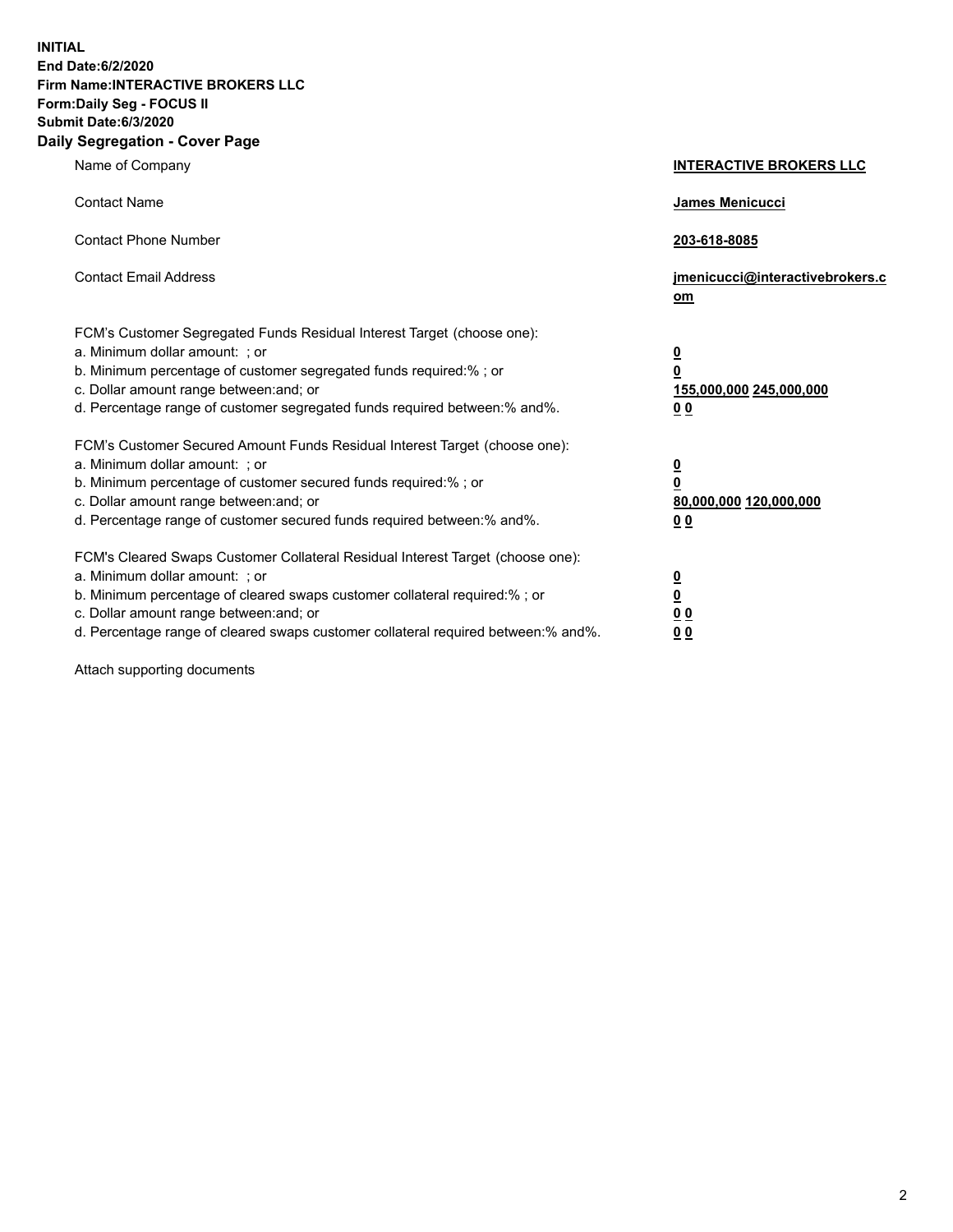## **INITIAL End Date:6/2/2020 Firm Name:INTERACTIVE BROKERS LLC Form:Daily Seg - FOCUS II Submit Date:6/3/2020 Daily Segregation - Secured Amounts**

|     | <u>ovgrvgation ovodrod Annount</u>                                                          |                                                 |
|-----|---------------------------------------------------------------------------------------------|-------------------------------------------------|
|     | Foreign Futures and Foreign Options Secured Amounts                                         |                                                 |
|     | Amount required to be set aside pursuant to law, rule or regulation of a foreign            | $0$ [7305]                                      |
|     | government or a rule of a self-regulatory organization authorized thereunder                |                                                 |
| 1.  | Net ledger balance - Foreign Futures and Foreign Option Trading - All Customers             |                                                 |
|     | A. Cash                                                                                     | 581,944,770 [7315]                              |
|     | B. Securities (at market)                                                                   | $0$ [7317]                                      |
| 2.  | Net unrealized profit (loss) in open futures contracts traded on a foreign board of trade   | 8,767,088 [7325]                                |
| 3.  | Exchange traded options                                                                     |                                                 |
|     | a. Market value of open option contracts purchased on a foreign board of trade              | 64,327 [7335]                                   |
|     | b. Market value of open contracts granted (sold) on a foreign board of trade                | -153,478 [7337]                                 |
| 4.  | Net equity (deficit) (add lines 1. 2. and 3.)                                               | 590,622,707 [7345]                              |
| 5.  | Account liquidating to a deficit and account with a debit balances - gross amount           | 76,500 [7351]                                   |
|     | Less: amount offset by customer owned securities                                            | 0 [7352] 76,500 [7354]                          |
| 6.  | Amount required to be set aside as the secured amount - Net Liquidating Equity              | 590,699,207 [7355]                              |
|     | Method (add lines 4 and 5)                                                                  |                                                 |
| 7.  | Greater of amount required to be set aside pursuant to foreign jurisdiction (above) or line | 590,699,207 [7360]                              |
|     | 6.                                                                                          |                                                 |
|     | FUNDS DEPOSITED IN SEPARATE REGULATION 30.7 ACCOUNTS                                        |                                                 |
| 1.  | Cash in banks                                                                               |                                                 |
|     | A. Banks located in the United States                                                       | 94,479,753 [7500]                               |
| 2.  | B. Other banks qualified under Regulation 30.7                                              | 0 [7520] 94,479,753 [7530]                      |
|     | Securities<br>A. In safekeeping with banks located in the United States                     |                                                 |
|     | B. In safekeeping with other banks qualified under Regulation 30.7                          | 479,845,200 [7540]                              |
| 3.  | Equities with registered futures commission merchants                                       | 0 [7560] 479,845,200 [7570]                     |
|     | A. Cash                                                                                     | $0$ [7580]                                      |
|     | <b>B.</b> Securities                                                                        | $0$ [7590]                                      |
|     | C. Unrealized gain (loss) on open futures contracts                                         | $0$ [7600]                                      |
|     | D. Value of long option contracts                                                           | $0$ [7610]                                      |
|     | E. Value of short option contracts                                                          | 0 [7615] 0 [7620]                               |
| 4.  | Amounts held by clearing organizations of foreign boards of trade                           |                                                 |
|     | A. Cash                                                                                     | $0$ [7640]                                      |
|     | <b>B.</b> Securities                                                                        | $0$ [7650]                                      |
|     | C. Amount due to (from) clearing organization - daily variation                             | $0$ [7660]                                      |
|     | D. Value of long option contracts                                                           | $0$ [7670]                                      |
|     | E. Value of short option contracts                                                          | 0 [7675] 0 [7680]                               |
| 5.  | Amounts held by members of foreign boards of trade                                          |                                                 |
|     | A. Cash                                                                                     | 140,978,766 [7700]                              |
|     | <b>B.</b> Securities                                                                        | $0$ [7710]                                      |
|     | C. Unrealized gain (loss) on open futures contracts                                         | -720,625 [7720]                                 |
|     | D. Value of long option contracts                                                           | 64,327 [7730]                                   |
|     | E. Value of short option contracts                                                          | <mark>-153,478</mark> [7735] 140,168,990 [7740] |
| 6.  | Amounts with other depositories designated by a foreign board of trade                      | $0$ [7760]                                      |
| 7.  | Segregated funds on hand                                                                    | $0$ [7765]                                      |
| 8.  | Total funds in separate section 30.7 accounts                                               | 714,493,943 [7770]                              |
| 9.  | Excess (deficiency) Set Aside for Secured Amount (subtract line 7 Secured Statement         | 123,794,736 [7380]                              |
|     | Page 1 from Line 8)                                                                         |                                                 |
| 10. | Management Target Amount for Excess funds in separate section 30.7 accounts                 | 80,000,000 [7780]                               |
| 11. | Excess (deficiency) funds in separate 30.7 accounts over (under) Management Target          | 43,794,736 [7785]                               |
|     |                                                                                             |                                                 |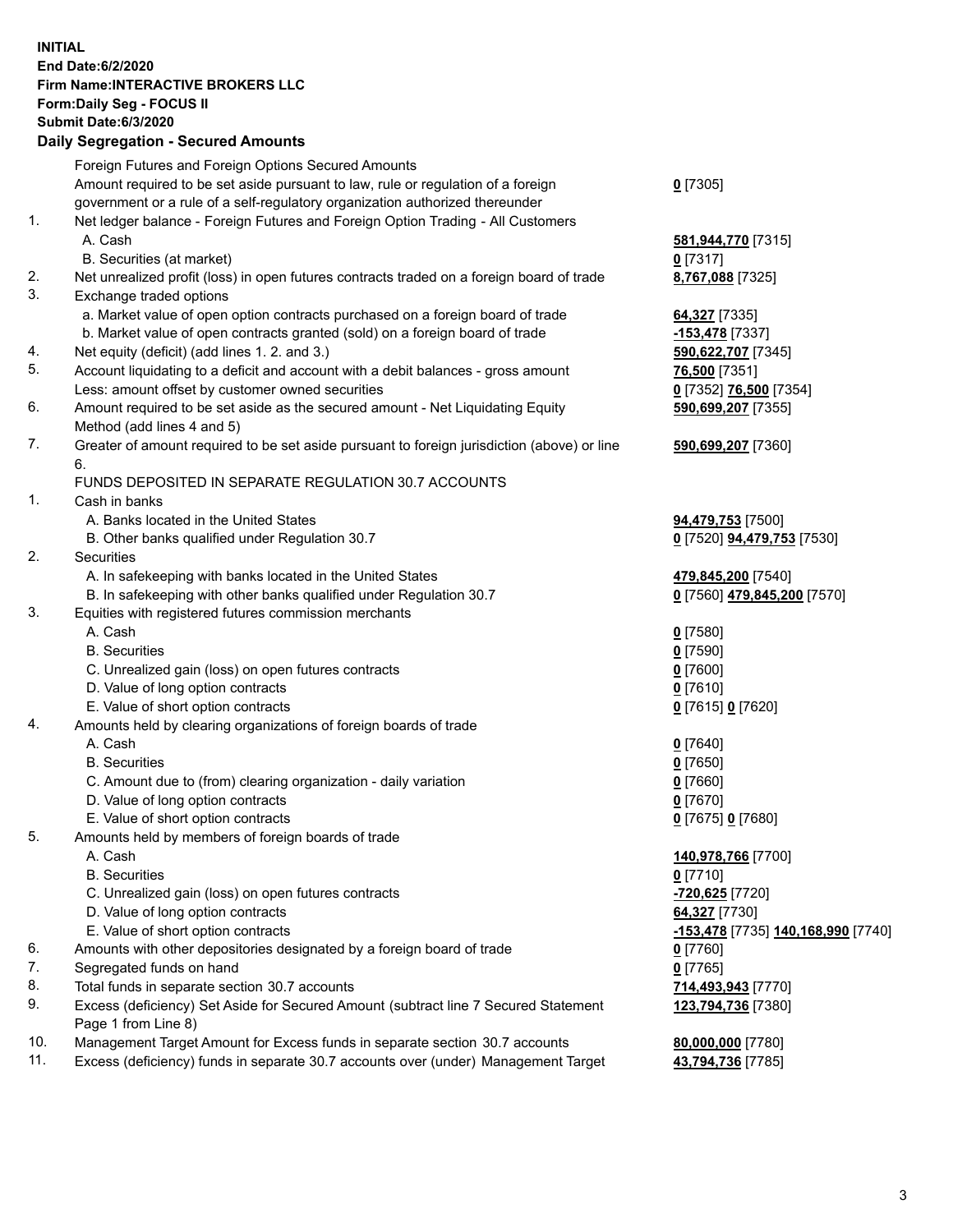**INITIAL End Date:6/2/2020 Firm Name:INTERACTIVE BROKERS LLC Form:Daily Seg - FOCUS II Submit Date:6/3/2020 Daily Segregation - Segregation Statement** SEGREGATION REQUIREMENTS(Section 4d(2) of the CEAct) 1. Net ledger balance A. Cash **5,626,783,680** [7010] B. Securities (at market) **0** [7020] 2. Net unrealized profit (loss) in open futures contracts traded on a contract market **-156,635,402** [7030] 3. Exchange traded options A. Add market value of open option contracts purchased on a contract market **313,799,633** [7032] B. Deduct market value of open option contracts granted (sold) on a contract market **-275,452,908** [7033] 4. Net equity (deficit) (add lines 1, 2 and 3) **5,508,495,003** [7040] 5. Accounts liquidating to a deficit and accounts with debit balances - gross amount **14,451,856** [7045] Less: amount offset by customer securities **0** [7047] **14,451,856** [7050] 6. Amount required to be segregated (add lines 4 and 5) **5,522,946,859** [7060] FUNDS IN SEGREGATED ACCOUNTS 7. Deposited in segregated funds bank accounts A. Cash **1,237,584,637** [7070] B. Securities representing investments of customers' funds (at market) **2,435,879,630** [7080] C. Securities held for particular customers or option customers in lieu of cash (at market) **0** [7090] 8. Margins on deposit with derivatives clearing organizations of contract markets A. Cash **501,430,493** [7100] B. Securities representing investments of customers' funds (at market) **1,557,030,727** [7110] C. Securities held for particular customers or option customers in lieu of cash (at market) **0** [7120] 9. Net settlement from (to) derivatives clearing organizations of contract markets **-17,560,624** [7130] 10. Exchange traded options A. Value of open long option contracts **312,721,102** [7132] B. Value of open short option contracts **-274,618,839** [7133] 11. Net equities with other FCMs A. Net liquidating equity **0** [7140] B. Securities representing investments of customers' funds (at market) **0** [7160] C. Securities held for particular customers or option customers in lieu of cash (at market) **0** [7170] 12. Segregated funds on hand **0** [7150] 13. Total amount in segregation (add lines 7 through 12) **5,752,467,126** [7180] 14. Excess (deficiency) funds in segregation (subtract line 6 from line 13) **229,520,267** [7190] 15. Management Target Amount for Excess funds in segregation **155,000,000** [7194] 16. Excess (deficiency) funds in segregation over (under) Management Target Amount **74,520,267** [7198]

Excess